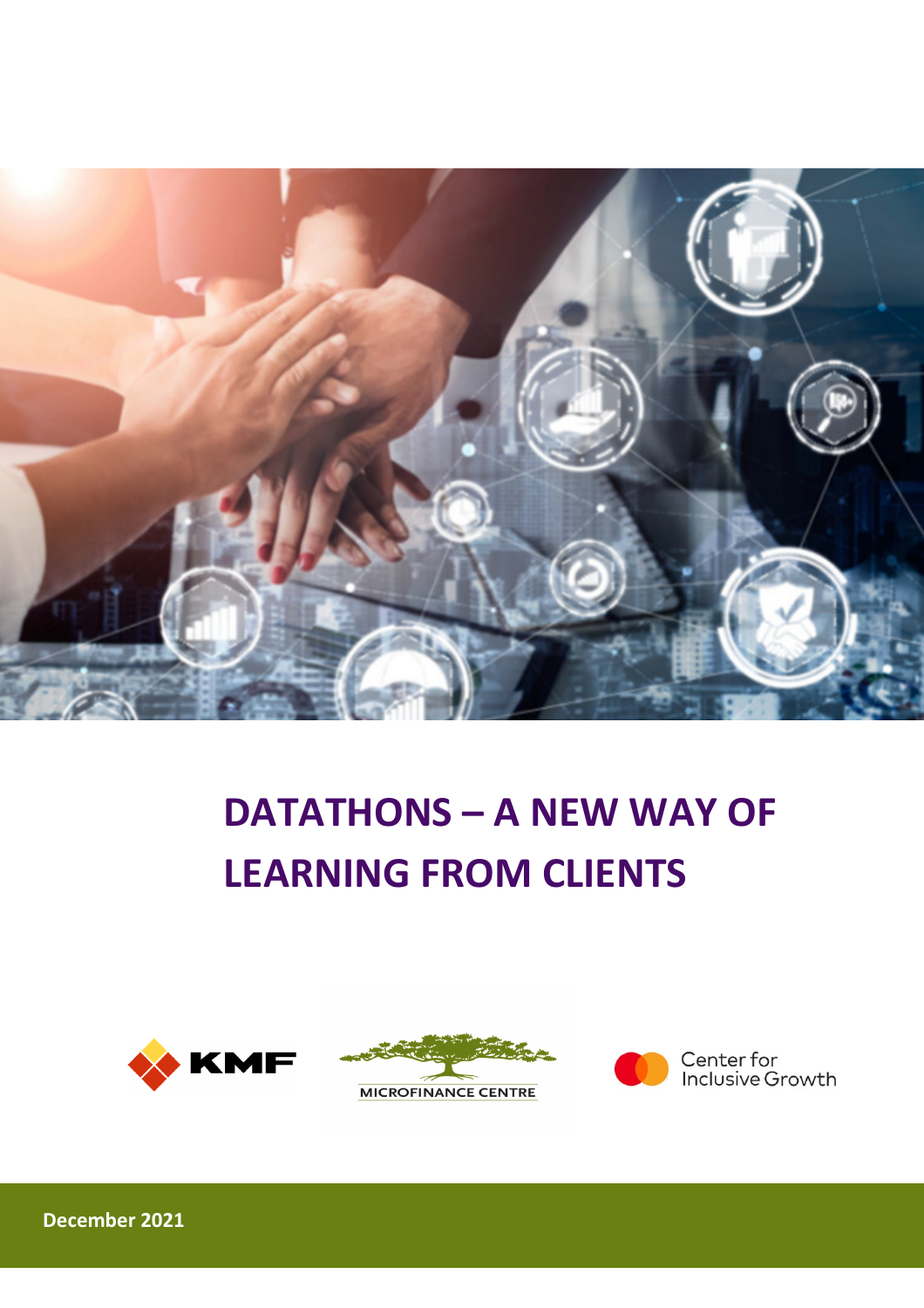# INTRODUCTION

As microfinance institutions become more digitally advanced, they have increasing amounts of data at their disposal. The everyday use of this data has the ability to speed up internal processes, but in-depth analysis is still sometimes out of reach. Deeper research into microfinance client data improves understanding of loan recipient behavior: finding common patterns and relationships allows microfinance providers to better respond to recipient needs, and drive increased overall impact.

# WHAT IS A DATATHON

A Datathon is an event where participants gather to solve practical problems through the application of data science tools and techniques, by working together in teams to generate insights and potential solutions. Similar to a hackathon, participants are challenged to use their creativity and data science skills to build, test, and explore solutions using a rich dataset in the limited time frame, usually 24 or 36 hours. Datathons focus on real-world issues in any discipline, from corporate performance to medicine and social issues.

# MASTERCARD DATATHON WITH KMF AND MFC

The objective of the Datathon with KMF was to support a large microfinance institution in answering key strategic questions related to their social mission, by using a rich database of client data collected by KMF during their lending process.

To achieve this, Mastercard partnered with KMF and Microfinance Centre (MFC) over the course of many months, in preparation for a 24-hour pro-bono Datathon engagement that ran from 27th to 28th September 2021.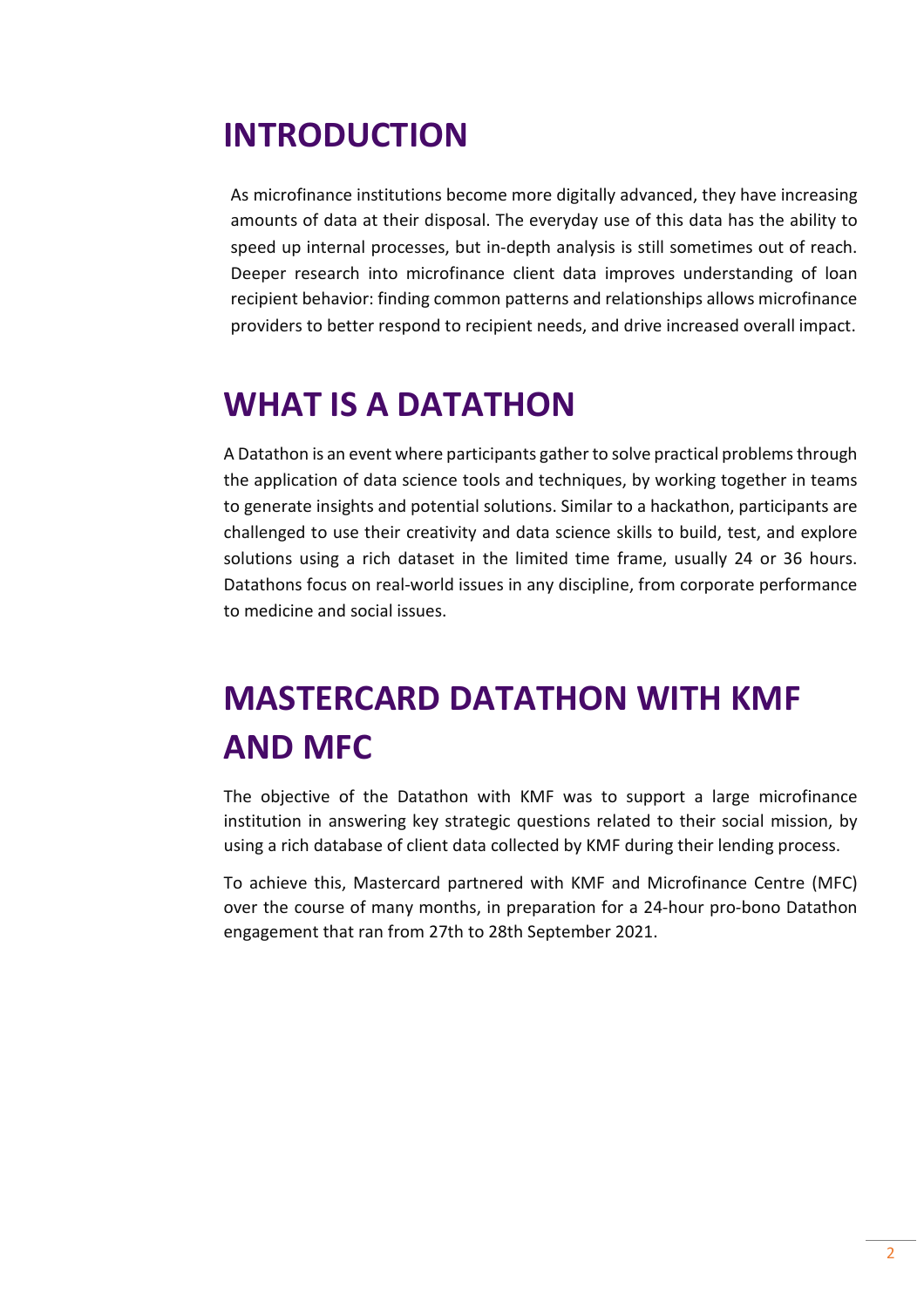## PARTICIPANTS

Mastercard Datathons bring together Mastercard's consultants, data scientists, and engineers in a collaborative, data driven project in service of a social mission. Datathon programs aim to provide recommendations to philanthropic organizations that are in need of analytic capabilities and on a path to becoming more data-driven.

Established in 1997, KMF is the largest non-bank microfinance provider in Kazakhstan, serving over 200,000 clients, predominantly in rural areas, with a focus on women and self-employed. KMF provides business, agricultural, green and consumer loans to individuals and microenterprises covering the whole territory of Kazakhstan.

Microfinance Centre (MFC) is a membership-based social finance network with a mission to empower individuals and sustain communities through innovative social finance and microfinance. MFC supports its members in constantly learning, testing, improving their operations, so that the financial system works for all people and all communities in a responsible and fair way.

The Mastercard Center for Inclusive Growth advances equitable and sustainable economic growth and financial inclusion around the world. The Center leverages Mastercard's core assets and competencies, including data insights, expertise, and technology.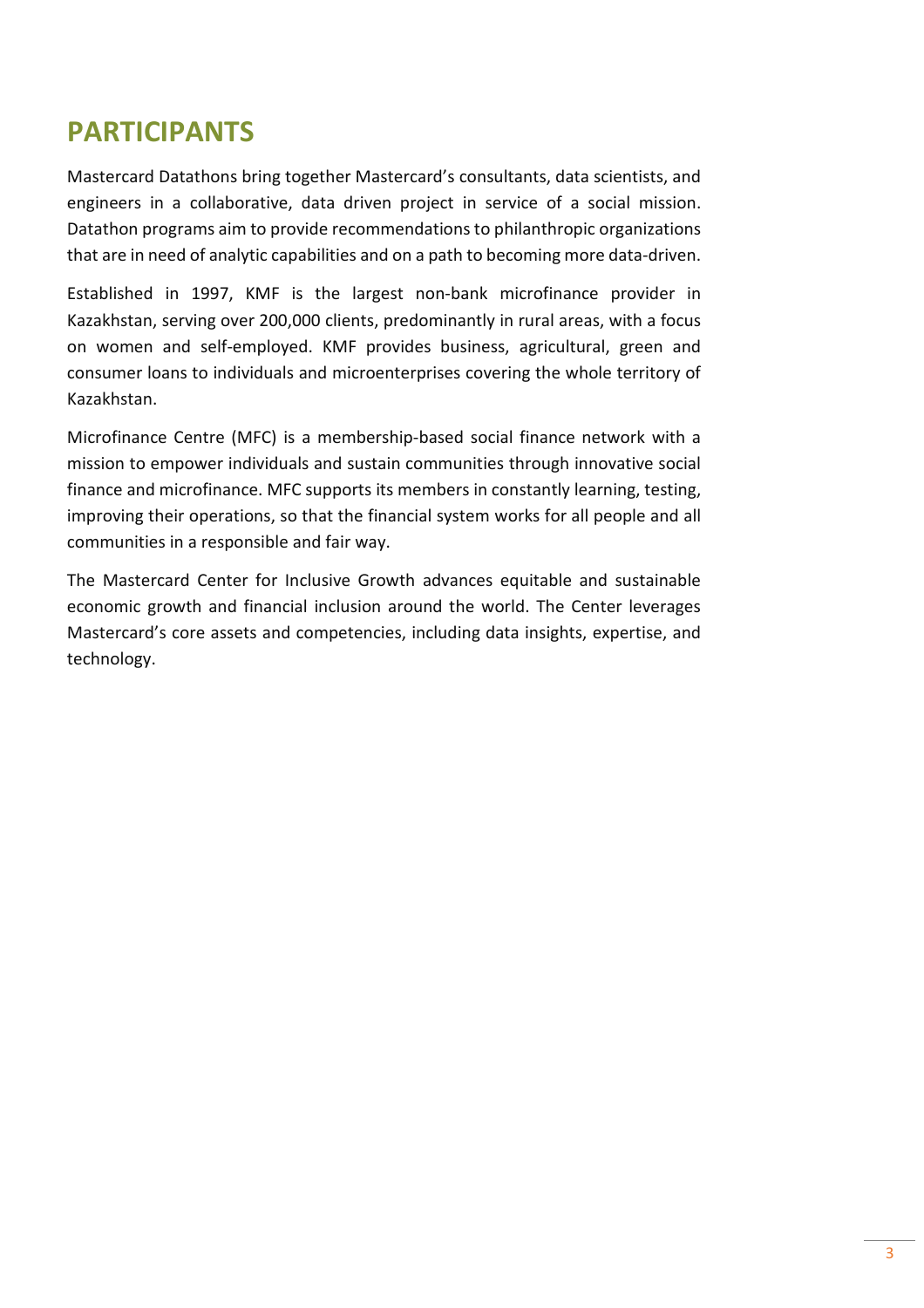## RESEARCH QUESTIONS

The Datathon focused on the key drivers of portfolio performance: customer lifecycle management, repeat business marketing effectiveness, and credit risk. Specifically, KMF sought to answer the following questions:

- How can we better understand the risk profile of our clients?
- How can we improve customer retention?
- What is the impact of different customer interaction campaigns?
- How can we improve customer acquisition?

### PROCESS

The Datathon was implemented in the following steps:

- Preparation: A series of online meetings and email exchanges occurred during the period of 6 months leading up to the Datathon. Initial discussions covered the scope of the Datathon and its potential to answer research questions. Further discussions focused on the availability, quality, and completeness of the data. Finally, KMF formulated research questions, before the team designed an analytical framework and agreed on final data requirements.
- **Dataset composition:** Data pulled out by KMF from different parts of the database were compiled into one dataset, and transferred to the Mastercard team.
- Kick-off meeting: A virtual meeting officially initiated the 24-hour analytical sprint by bringing together all involved parties and re-stating the strategic questions.
- Analysis: Across the 24-hour sprint, a combination of various tools and analytics, including Test & Learn methodology, propensity modelling, segmentation, and other statistical and econometric tools, were used to evaluate the key questions. The Mastercard team consisted of 17 professionals from Mastercard's Data & Services division, ranging from consultants to product managers, grouped into three workstreams. During this 24-hour period, KMF were also available via email to answer clarifying questions from the Mastercard team.
- Read-out meeting: A virtual readout was organized to present the key results at the end of the Datathon. This was then followed by discussion and more information exchange on the particular findings of the research, after KMF and MFC had some time to review the outputs and findings in more detail. The research outputs, such as detailed results and analytical models, were shared with KMF and MFC by the Mastercard team, ensuring these outputs can be used internally in the future.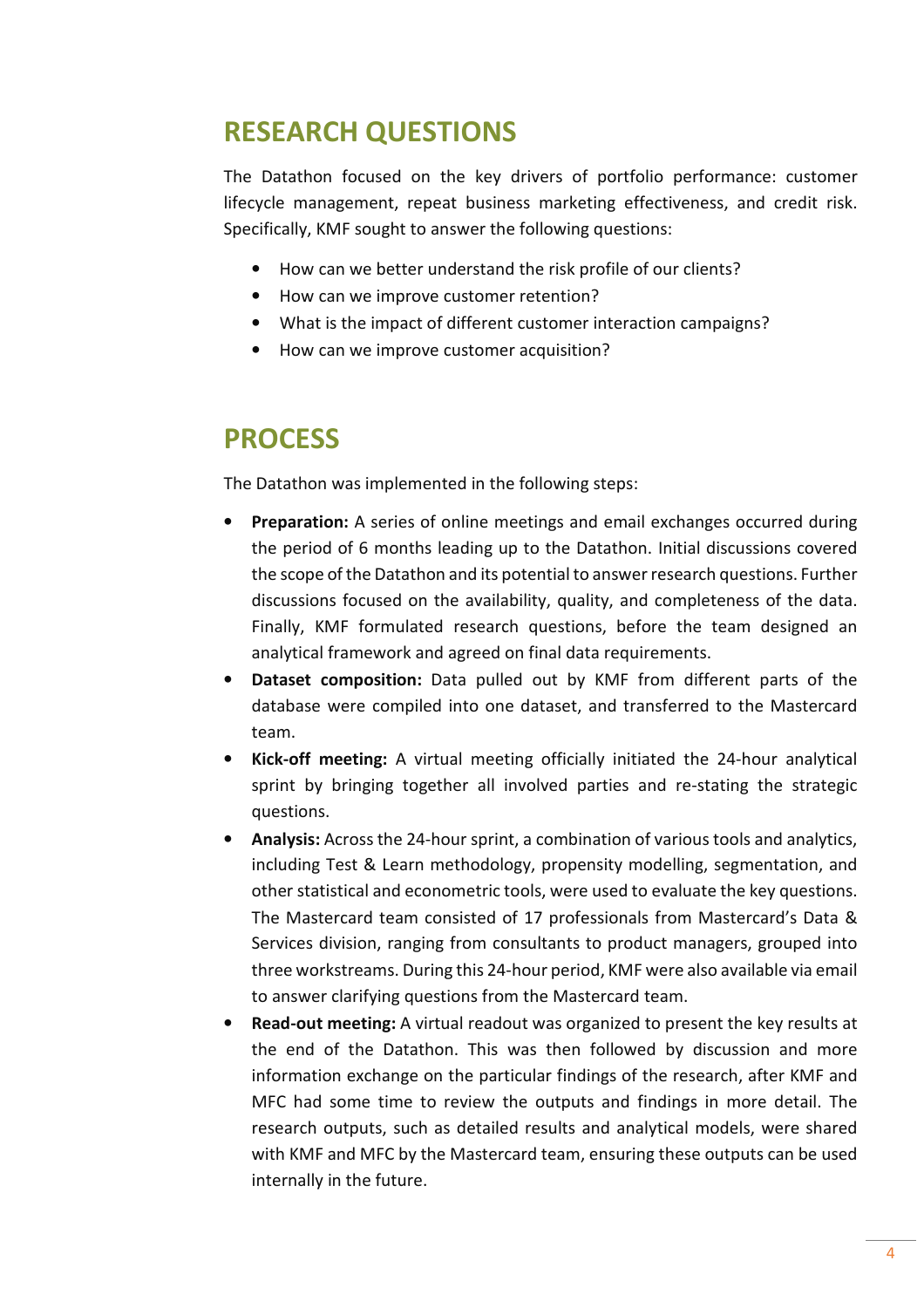## RESULTS

As a result of the Datathon, KMF has been equipped not only with knowledge and findings from the analyses, but also with the tools and capabilities to continue with similar analysis in the future. The Mastercard team shared a credit risk model, customer segmentation, a customer propensity model for loan acceptance, and analysis of retention and responsiveness communication campaigns. Each of the outputs will help KMF to become more customer-centric and data-driven, and to better fulfill their social goals.

## CUSTOMER SEGMENTATION

For the customer segmentation, 5 key customer clusters were identified, based upon characteristics such as age, loan purpose and size, and type of loan. The rules for identifying these clusters were shared with KMF, allowing them to categorize new customers into their appropriate cluster. These clusters can be used for tailoring outreach and products.



#### FIGURE 1: CLUSTER VISUALIZATION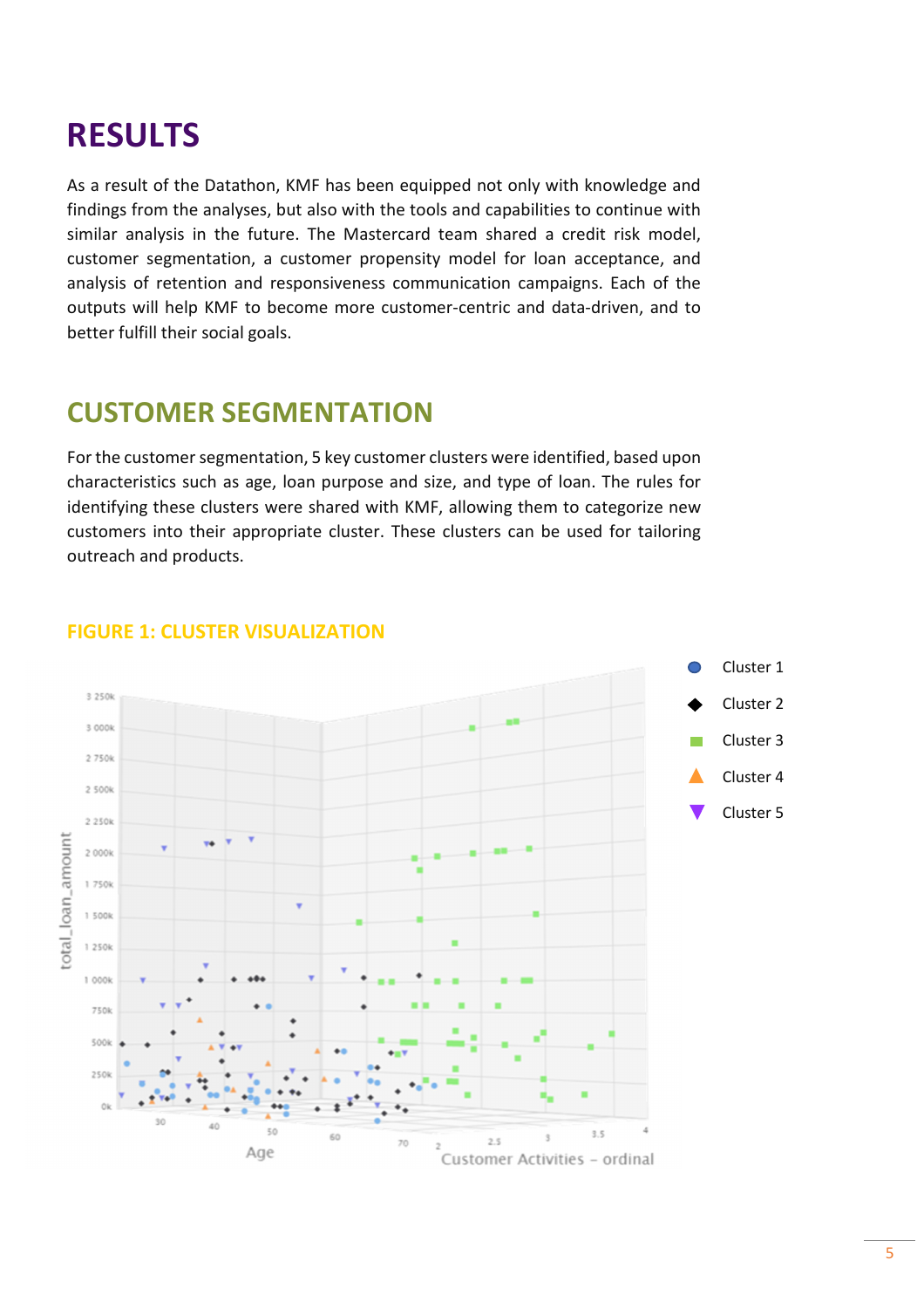### CUSTOMER RETENTION

Amongst other factors, customers more likely to take up an additional loan were identified as those who: used their first loan for making a purchase or repairs; acted as sole entrepreneurs (as opposed to individuals); and had more historical interactions with KMF.

A logistic regression model was built, based on these characteristics, to predict customers' likelihood to take up additional loans. The details of this model were shared with KMF in an Excel format, allowing KMF to calculate likelihood scores for new customers. Customers with higher scores should be prioritized for outreach on additional loans, as they fit the profile most likely to require subsequent loans.

#### FIGURE 2: CUSTOMER PROPENSITY MODEL



#### Customers with only one loan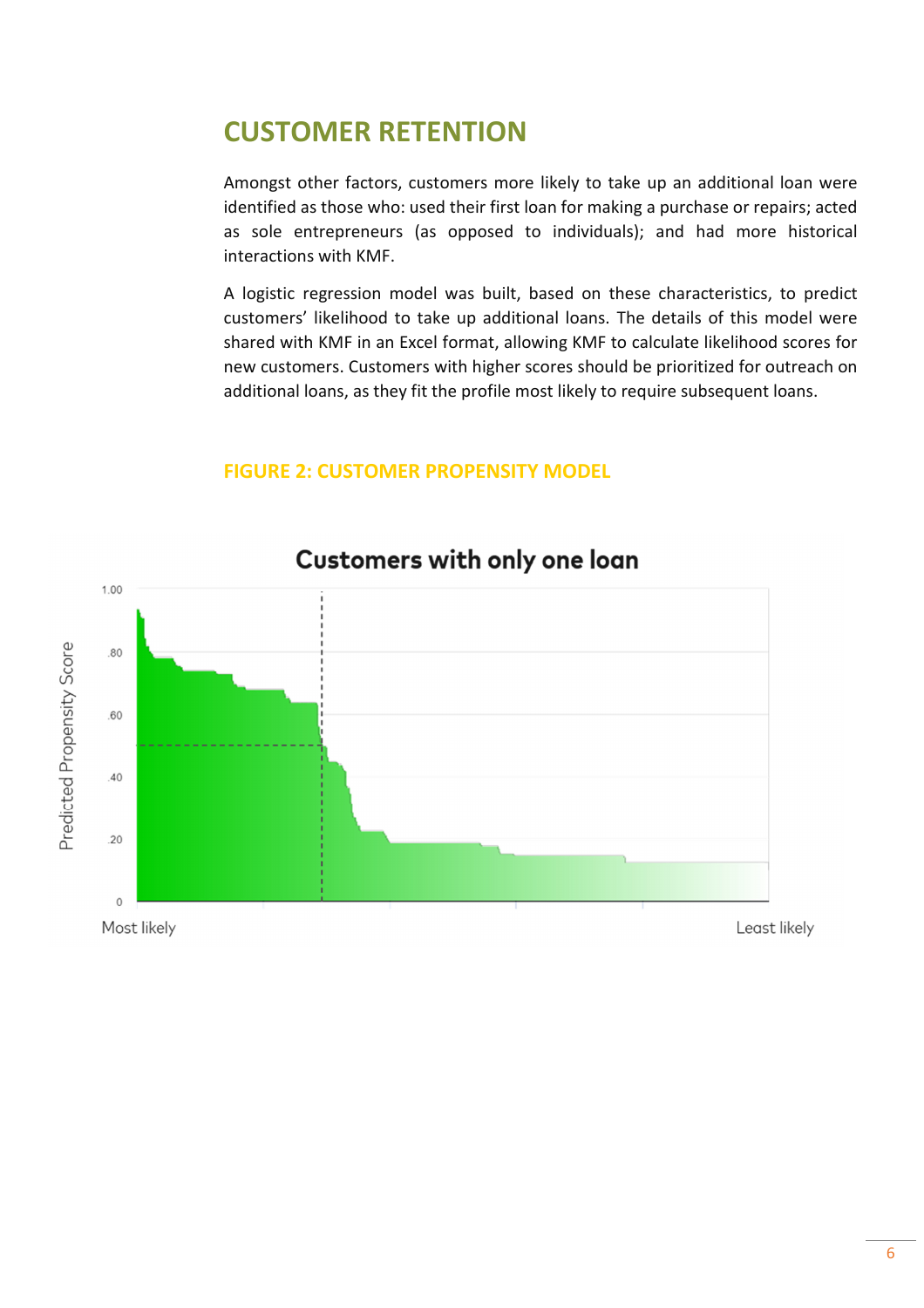## ANALYSIS OF COMMUNICATIONS CAMPAIGNS

KMF ran a series of SMS campaigns with the aim of re-engaging with customers who had previously taken loans. The results of two of these campaigns – in January and May 2020 – were analysed using a test versus control methodology to isolate the impact of the campaign from other factors.

The results showed that customers receiving the January message saw a 66% increase in loan applications, above what would be expected without the campaign, while those receiving the May message saw a 23% lift. The highest percentage increase was seen in loan application for consumer loans (over 6 times more applications). However, as this product is used only by a small number of customers, the largest impact was on the take up of working capital loans, with over 500 incremental loan applications per week. The campaign had the strongest impact for customers who were older and had more prior engagement with KMF.

Based on these findings, the Mastercard team recommended to KMF to continue with SMS campaigns for older clients with long track record and experiment with other communication channels to re-engage younger customers who use KMF loans sporadically. Where possible, KMF is also exploring implementing holdouts to future communications campaigns, enabling them to analyse campaigns in a similar manner.



#### FIGURE 3: LOAN UPTAKE BY TEST AND CONTROL GROUPS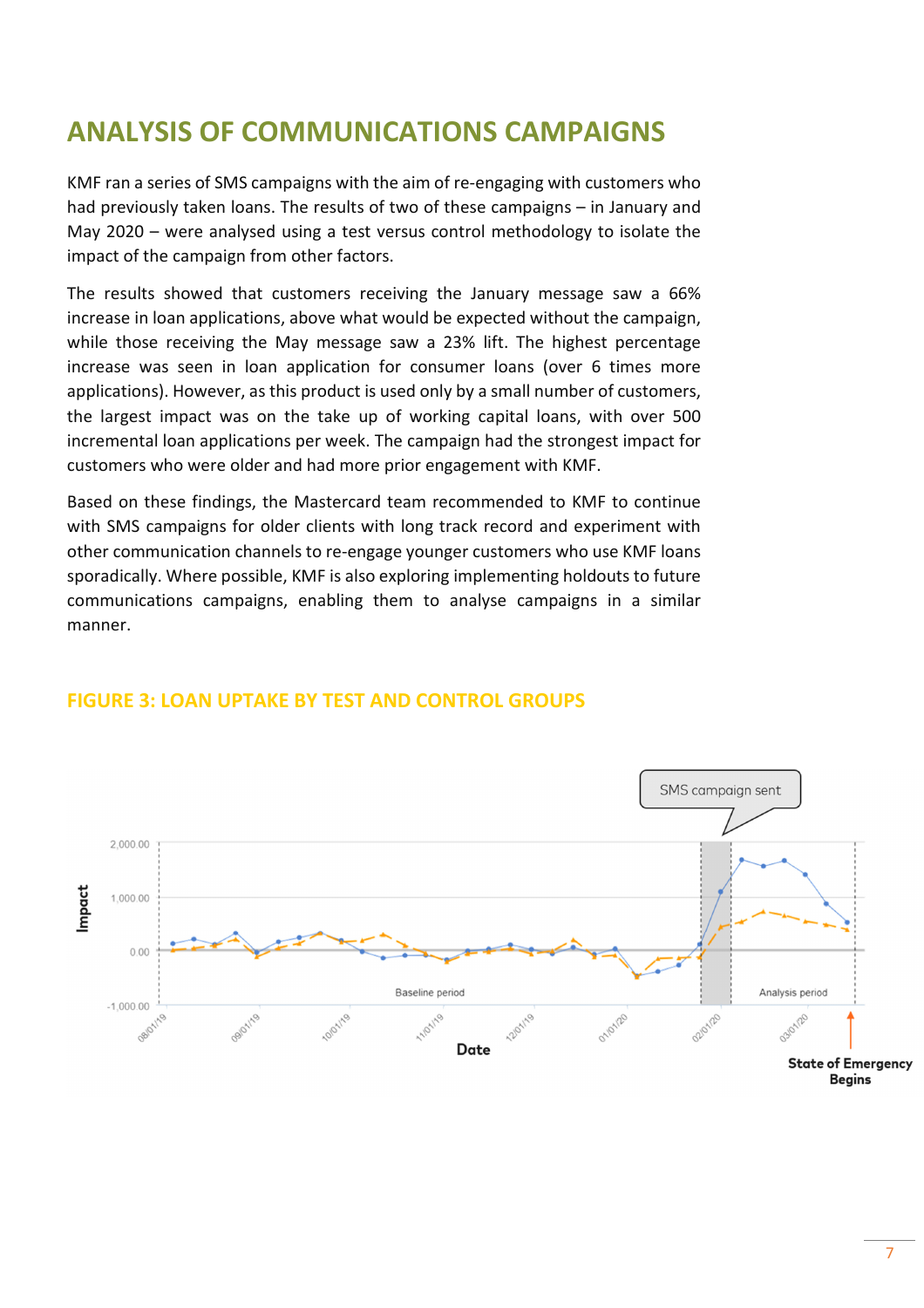## CREDIT RISK MODELLING

Both logistic regression and random forest models were developed when modelling customers' likelihood to default on their loans. Random forest modelling was found to be the best methodology, with customer likelihood to default influenced by characteristics such as age and loan tenure.

The Python model was shared with KMF, along with extensive documentation on how to use the notebooks. Additionally, an easy-to-use tool was developed, where new customers' credit risk scores can be generated in two steps (inputting their details into Excel, followed by running a Jupyter Notebook which creates a new Excel file, containing the new customers' scores).

## **CONCLUSIONS**

The Datathon results showed how insightful and actionable the transaction and demographic data proved to be, as well as how data-driven insights can be used to strengthen the quality of microfinance institutions' services.

KMF now has a more rigorous analytical approach, with advanced models to assist them in outreach and loan origination, and a newly-developed Test & Learn mentality that will enable more insight and action in the future.